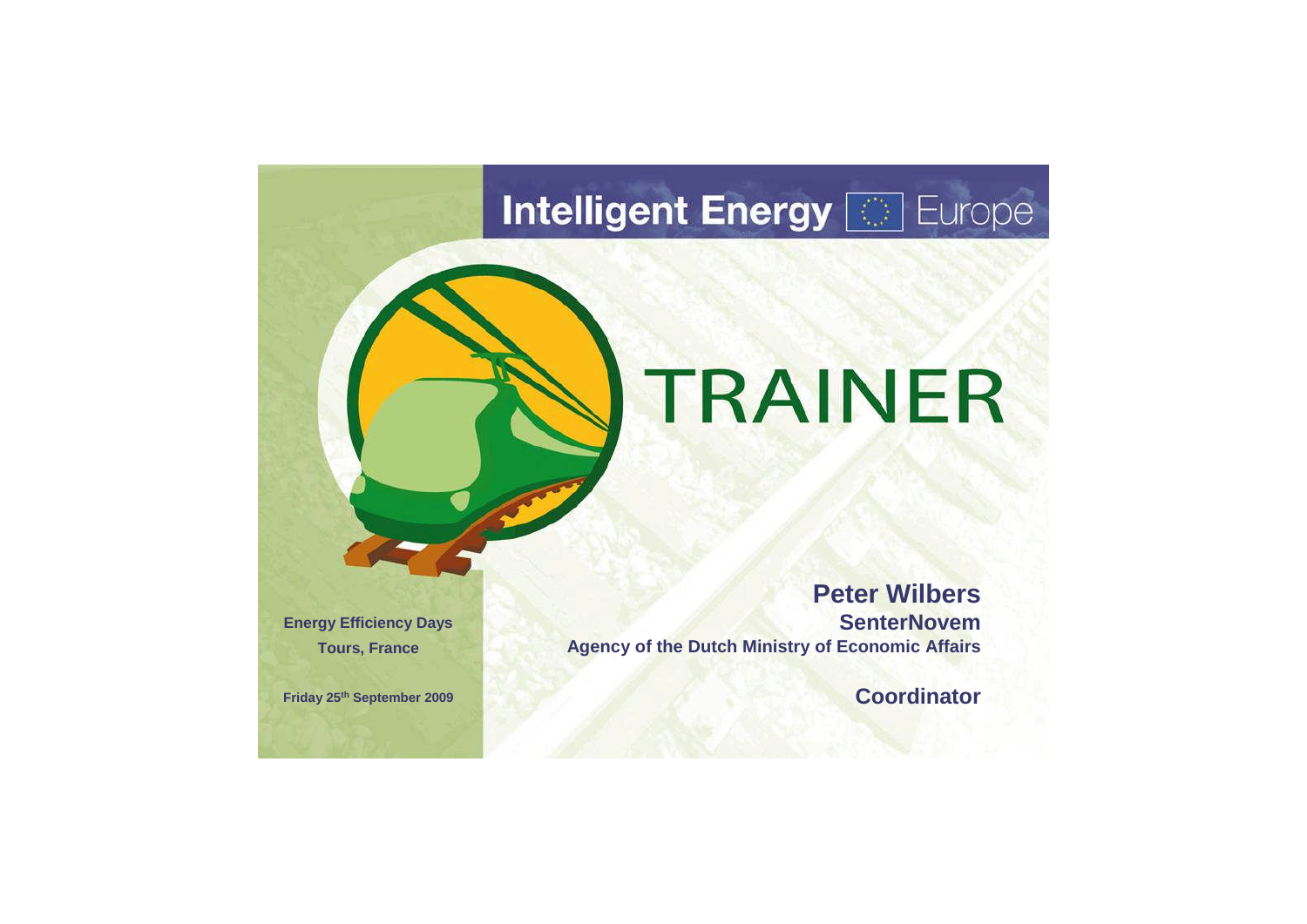# RAINER **Contents** • **Project** • **Partners** • **Components** • **Behaviour** • **Opposition** • **Points of interest** • **Monitoring** • **Workshop** • **Contact details TRAINER film**



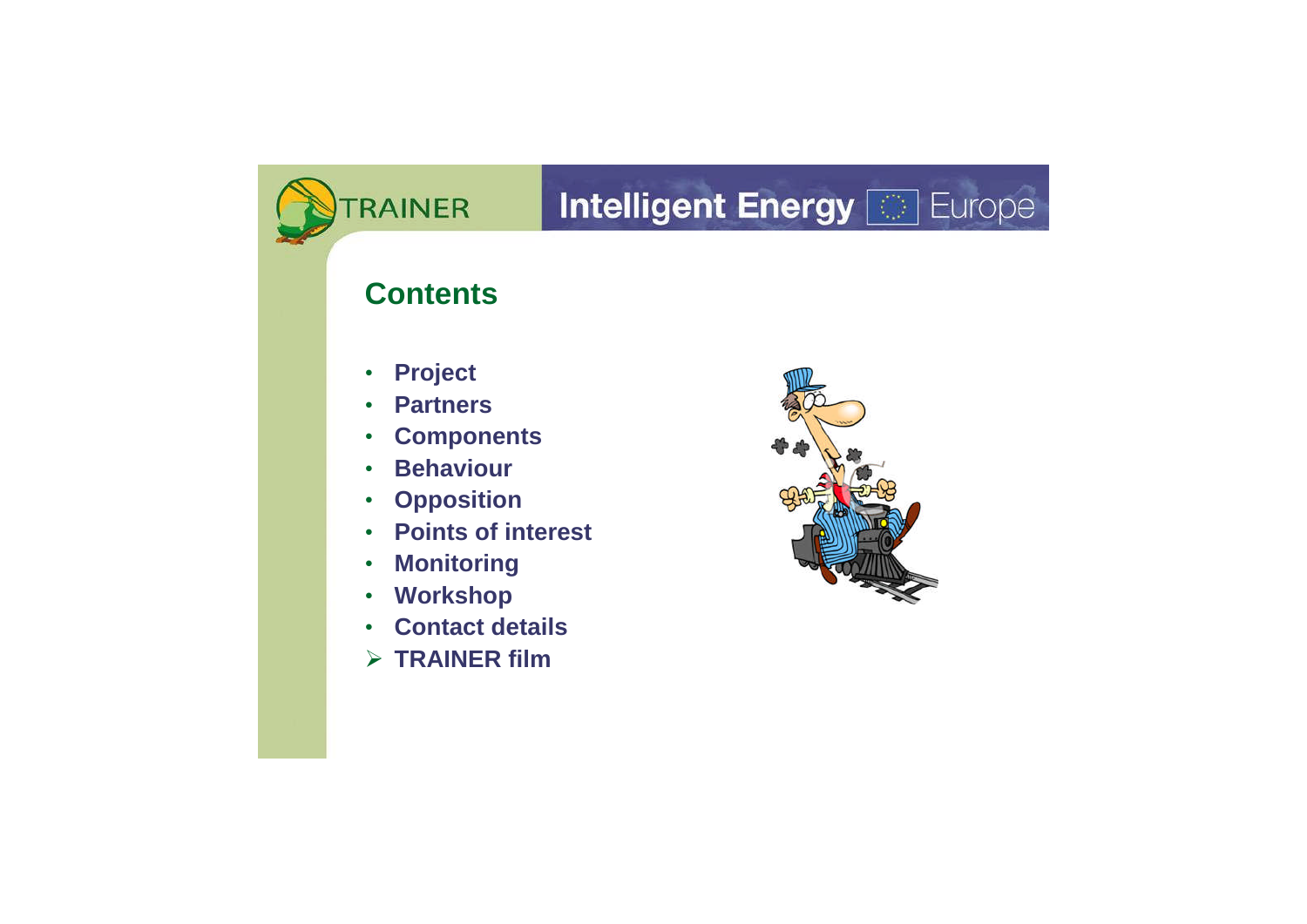#### **Intelligent Energy <b>&** Europe RAINER **Project (1)** • **TRAINER TRAining programmes to Increase Energy-efficiency by Railways** • **EU project Intelligent Energy Europe** • **Running period 2 nd Nov 2006-1 st Nov 2009** • **Collaboration FP6 Railenergy (www.railenergy.org) UIC** • **www.iee-trainer.eu**



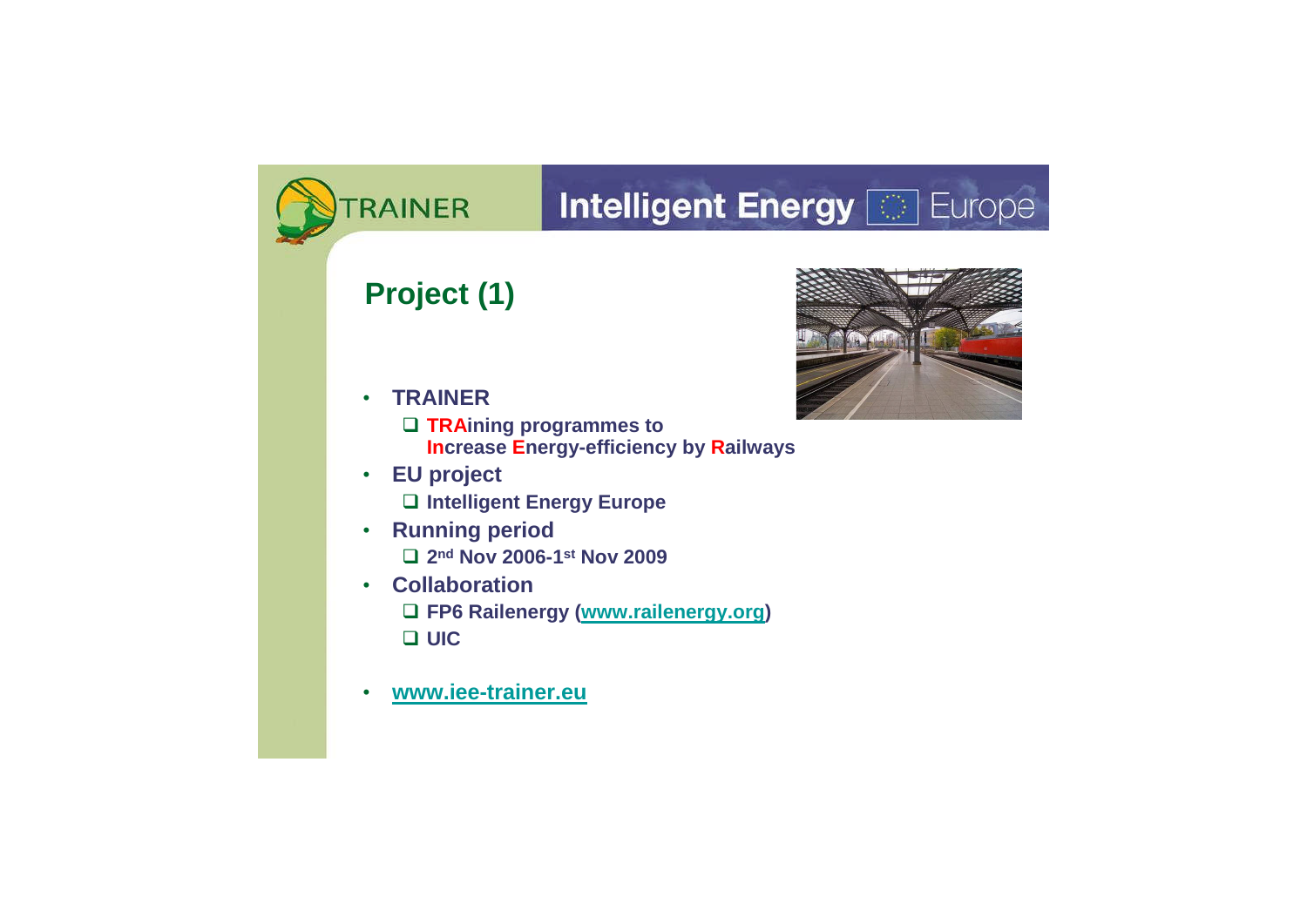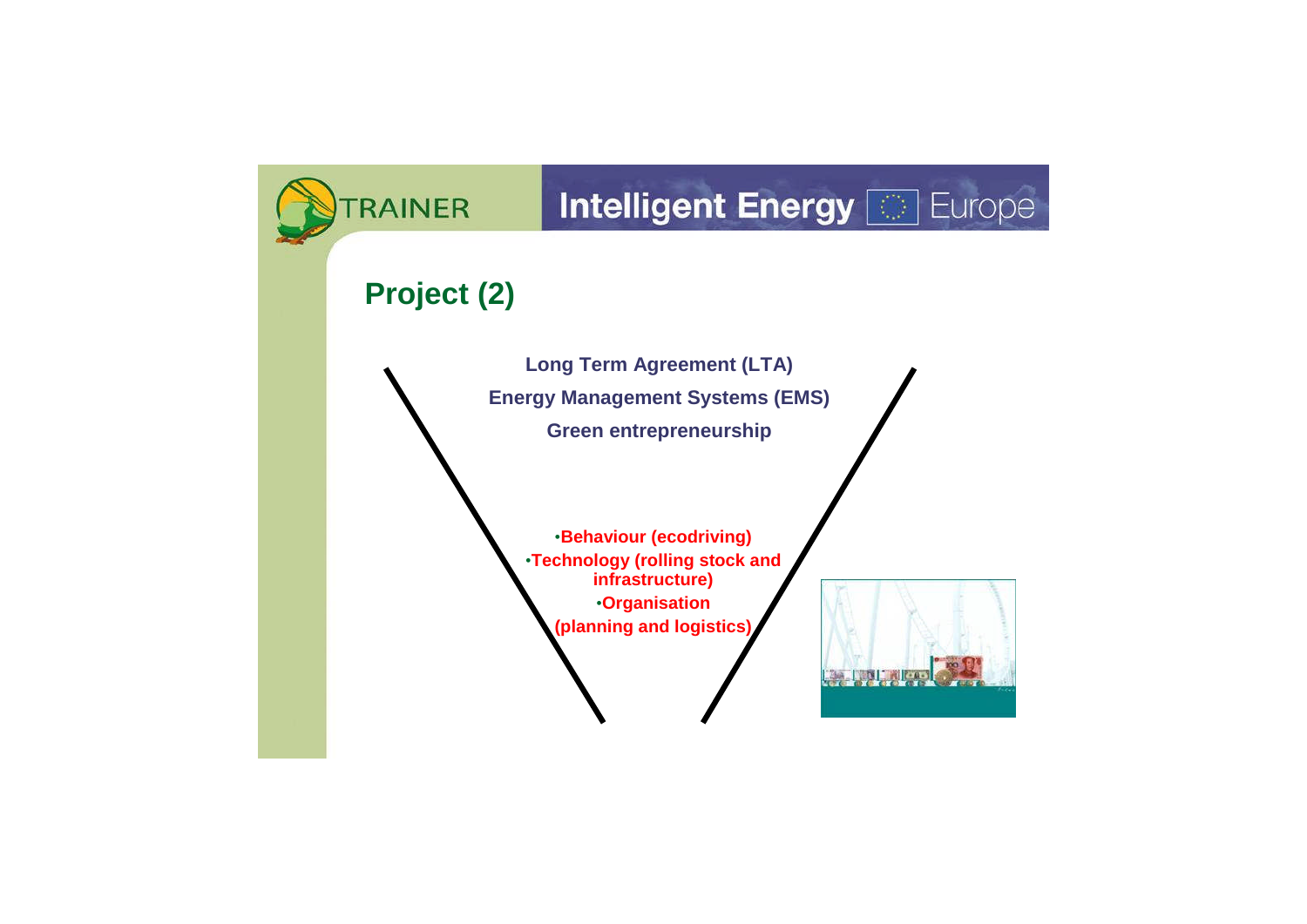#### Intelligent Energy

#### **Partners**

• **SenterNovem (coordinator) Netherlands** • **Centre for Renewable Energy Sources (CRES) Greece** • **Ente per le Nuove Tecnologie l'Energia e l'Ambiente (ENEA) Italy** • Solvera Lynx (VVCR)<br>• VVCR Europe b.v. (VVCR) **And Solvenia**<br>• VVCR Europe b.v. (VVCR) **• VVCR Europe b.v. (VVCR) Nederlandse Spoorwegen (NS)(3,000) Netherlands OSE Hellenic (600) Greece Slovenske Zeleznice (1,200) Slovenia Trenitalia (14,850) Italy Zeleznicná Spolocnost Cargo Slovakia (ZSSK CARGO)(1,800) Slovakia** *Total 21,450 train drivers*

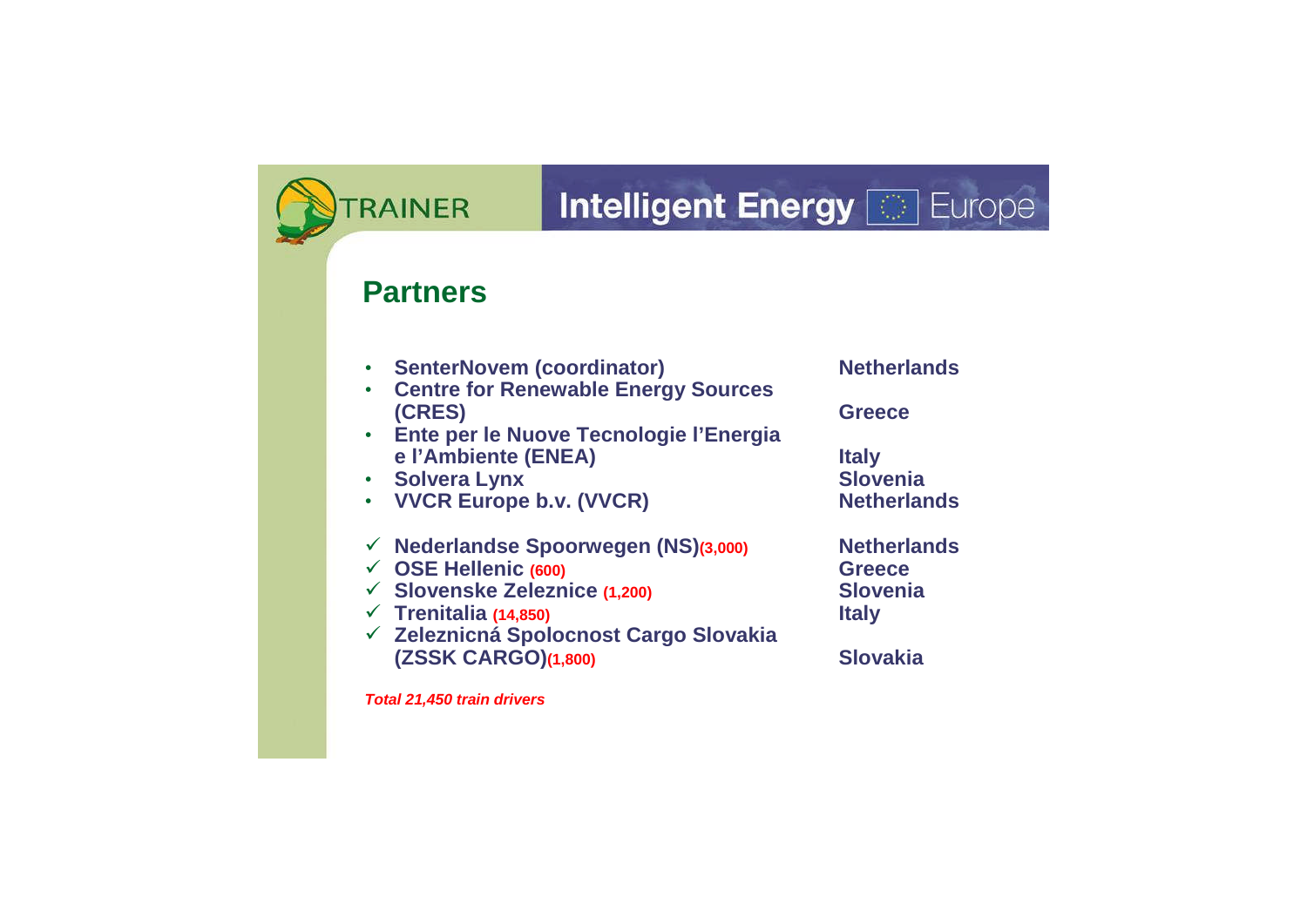## **Intelligent Energy <b>a** Europe

#### **Components (1)**

- **1. Inventory of good practices**
- **2. Demonstration tours on site**
	- **Oct 2007: NS + DB**
	- **March 2008: ÖBB, Slovenske Zeleznice + ZSSK Cargo**
- **3. Development backbone**
	- **Basis for national training programmes**
- **4. Development national training programmes**
	- **Netherlands, Slovenia, Slovakia, Greece + Italy**







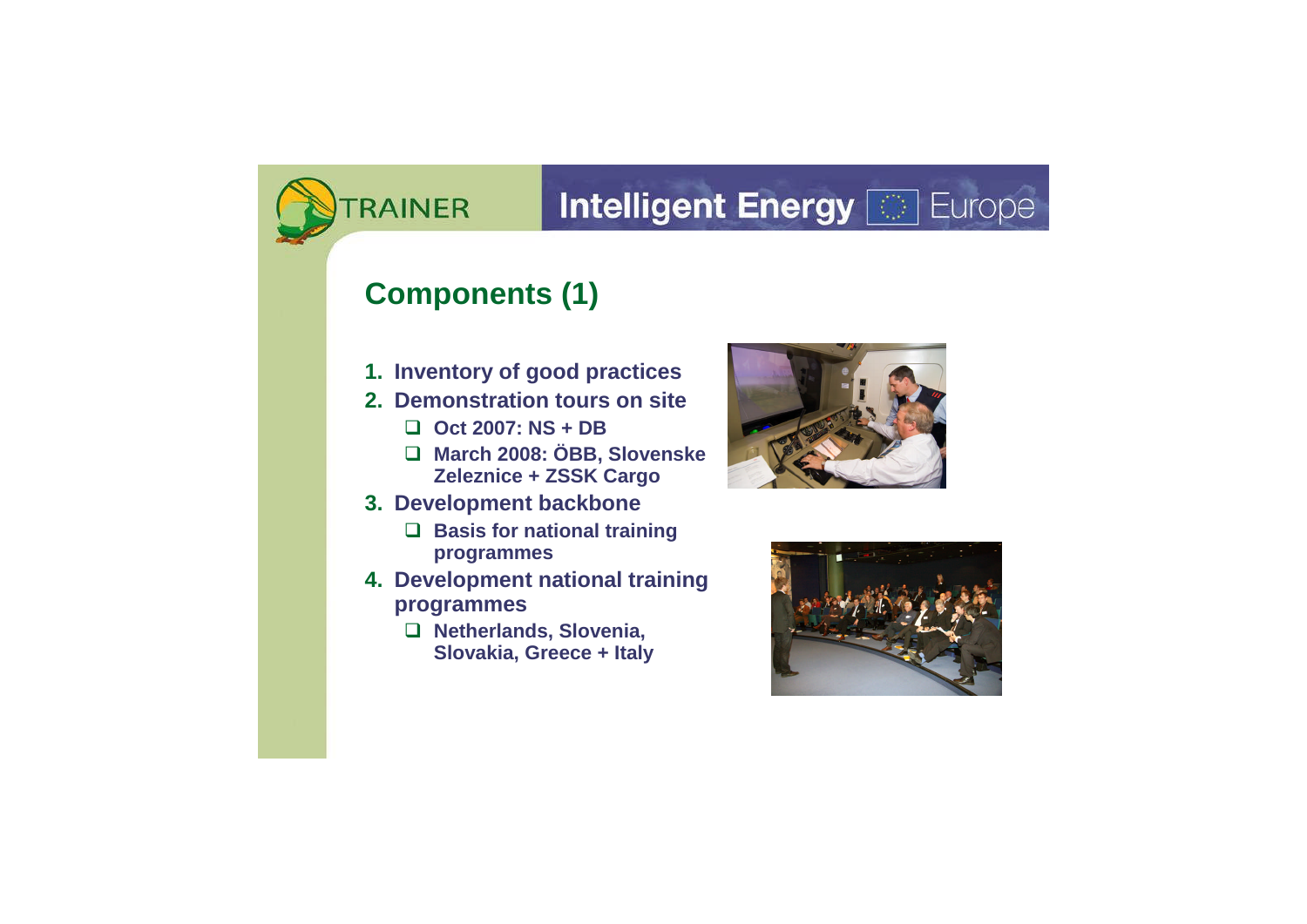## **Intelligent Energy <b>&** Europe

#### **Components (2)**

- **5. Implementation national training programmes**
	- **5-25% savings**
	- **Subsequent presentations**
		- **Slovenske Zeleznice/ Mr Bojan Dremelj**
		- **ZSSK Cargo/ Mr Branislav Krigovsky**
	- **TRAINER workshop**
- **6. Evaluation and exchange of national experiences, knowledge and know-how**





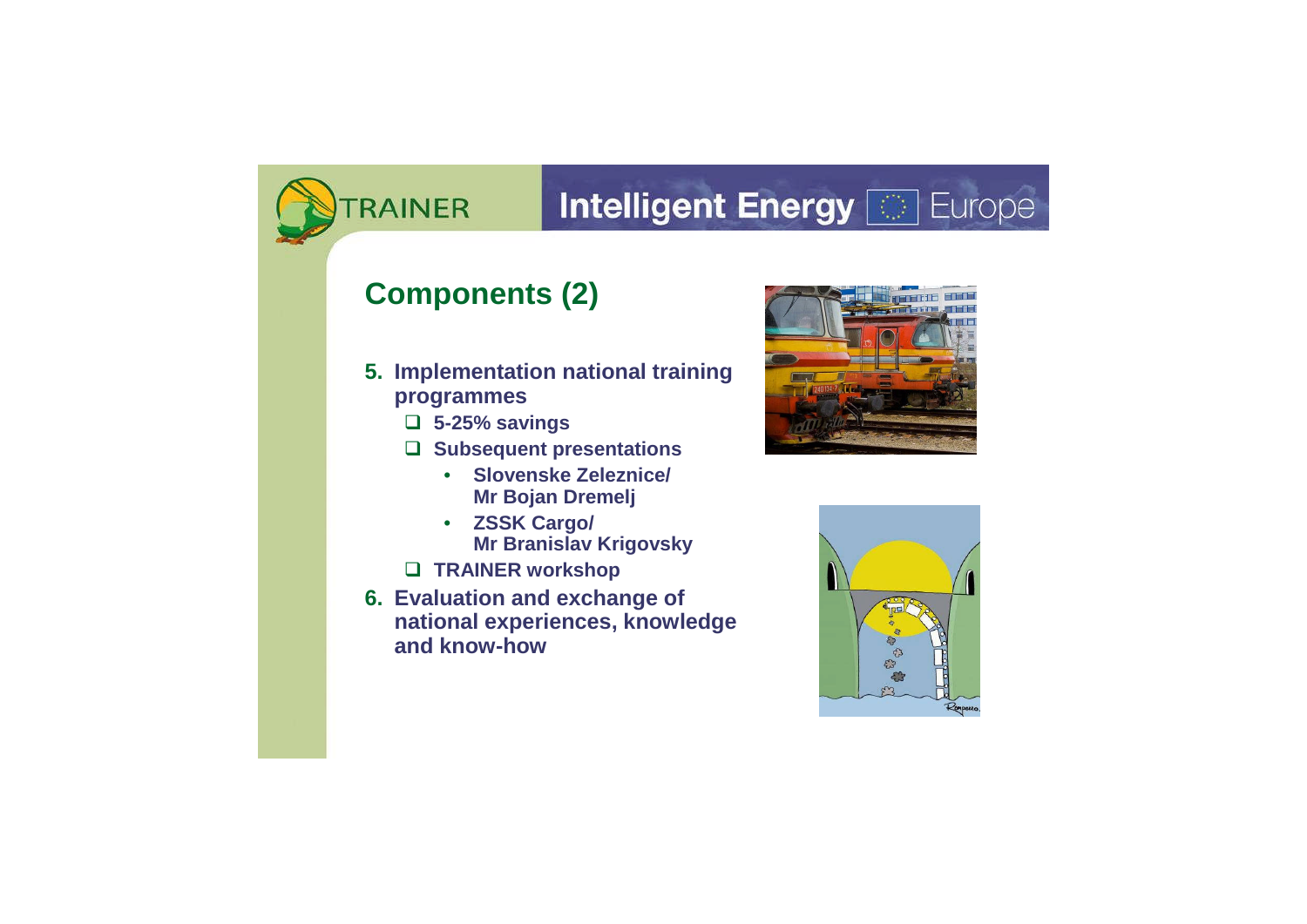## **Intelligent Energy <b>&** Europe

#### **Components (3)**

- **7. 'Universal' manual**
	- **Train drivers, station and cleaning staff, management**
	- **Energy efficient driving, train operation and maintenance**
	- **DVD (including instruction film)**
	- **Internet**
- **8. Instruction film**
	- **Management + train drivers**
	- **First performance at end of presentation**
	- **DVD**
	- **Internet**







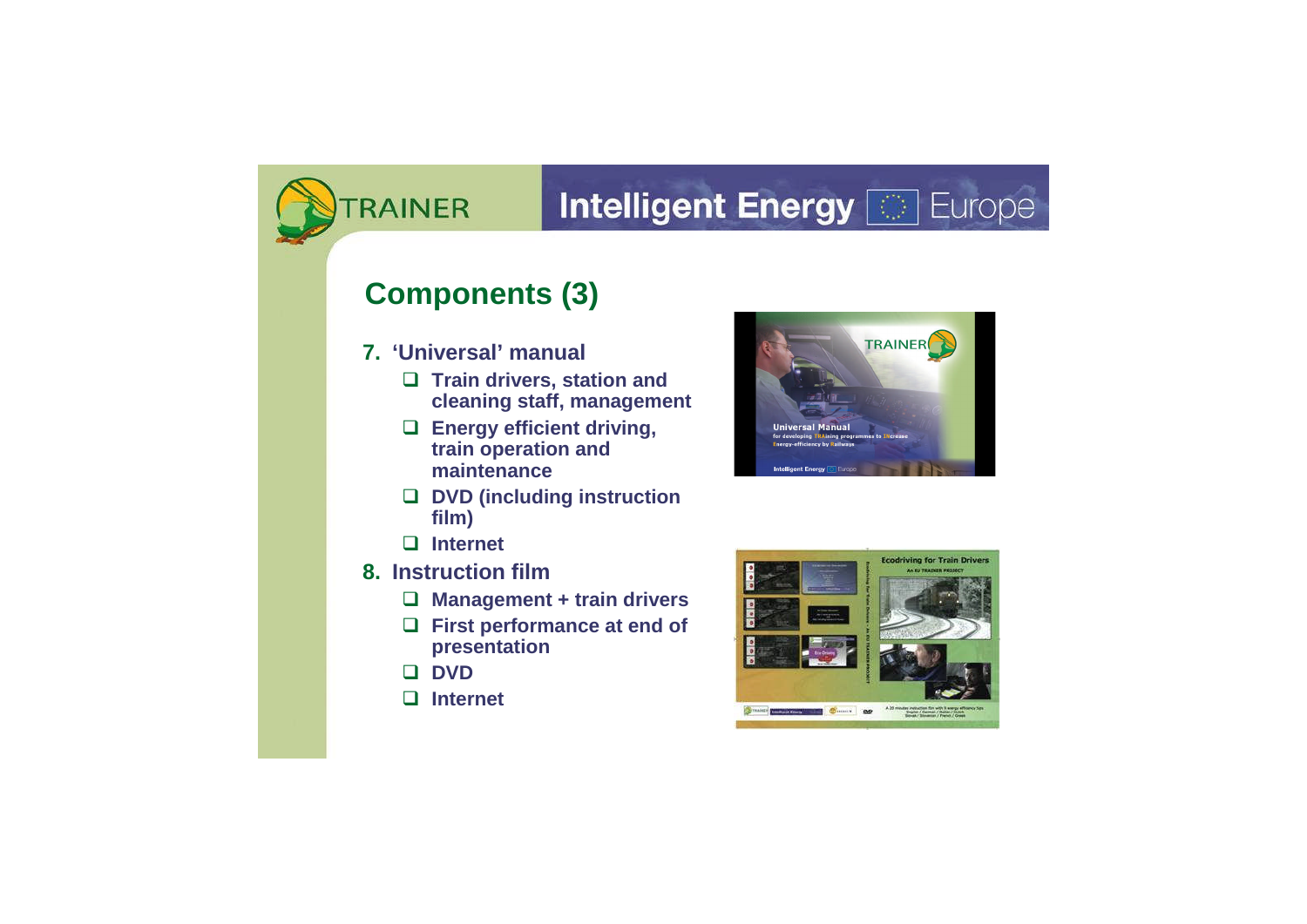## **Intelligent Energy <b>&** Europe RAINER **Behaviour** • **Challenge** • **Training programmes Theory Practice: on track, simulator** • **Supporting tools GEKKO Routelint Rail pocket (PDA) UZI card** • **Combination has added value**







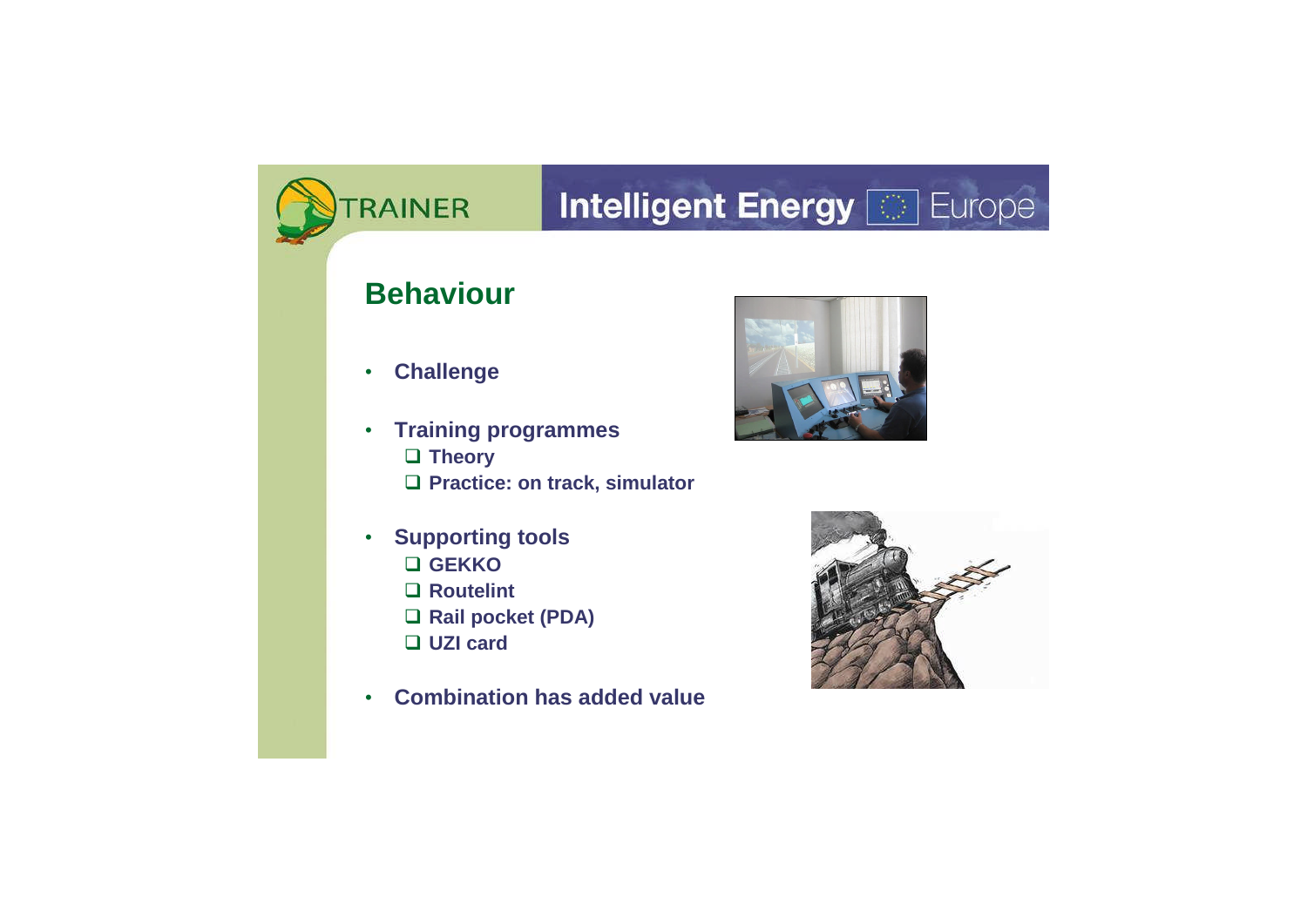## **Intelligent Energy <b>a** Europe

#### **Opposition**

- **Punctuality and safety**
- **'It's all known and done'**
- **'Why should I care'**
- **Learner drivers vs. experienced drivers**
- **Train driver distraction**
- **'Them'**
	- **Dispatchers, infrastructure managers**
- **The other 'them'**
	- **Trade unions**
- **Marginal energy saving potential**
- **Lack of support from managers**
- **Theory is not practice**



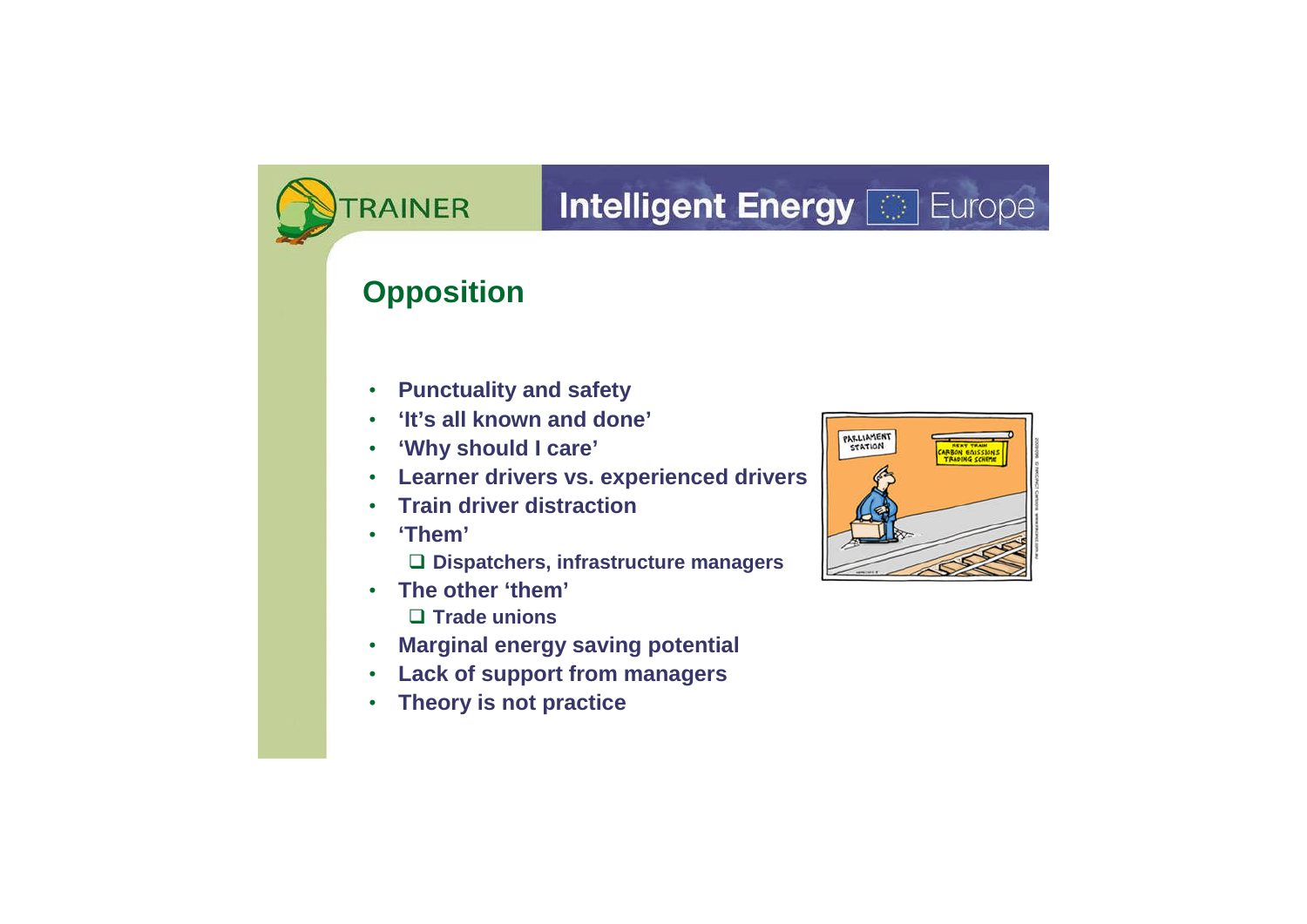## **Intelligent Energy [66] Europe**

#### **Points of interest**

- **National, cultural and 'company cultural' specifics**
- **Freight and passenger Partly differing approaches and topics**
- **Tone of voice Addressing the professional**
- **Deploying 'comrades', train-the-trainer**
- **Try out Check on acceptance and interests**
- **Environmental interest not to be underestimated**
- **Varying training approaches Workshops, lectures, in cabin, on simulator, etc.**
- **Internal and external communication**



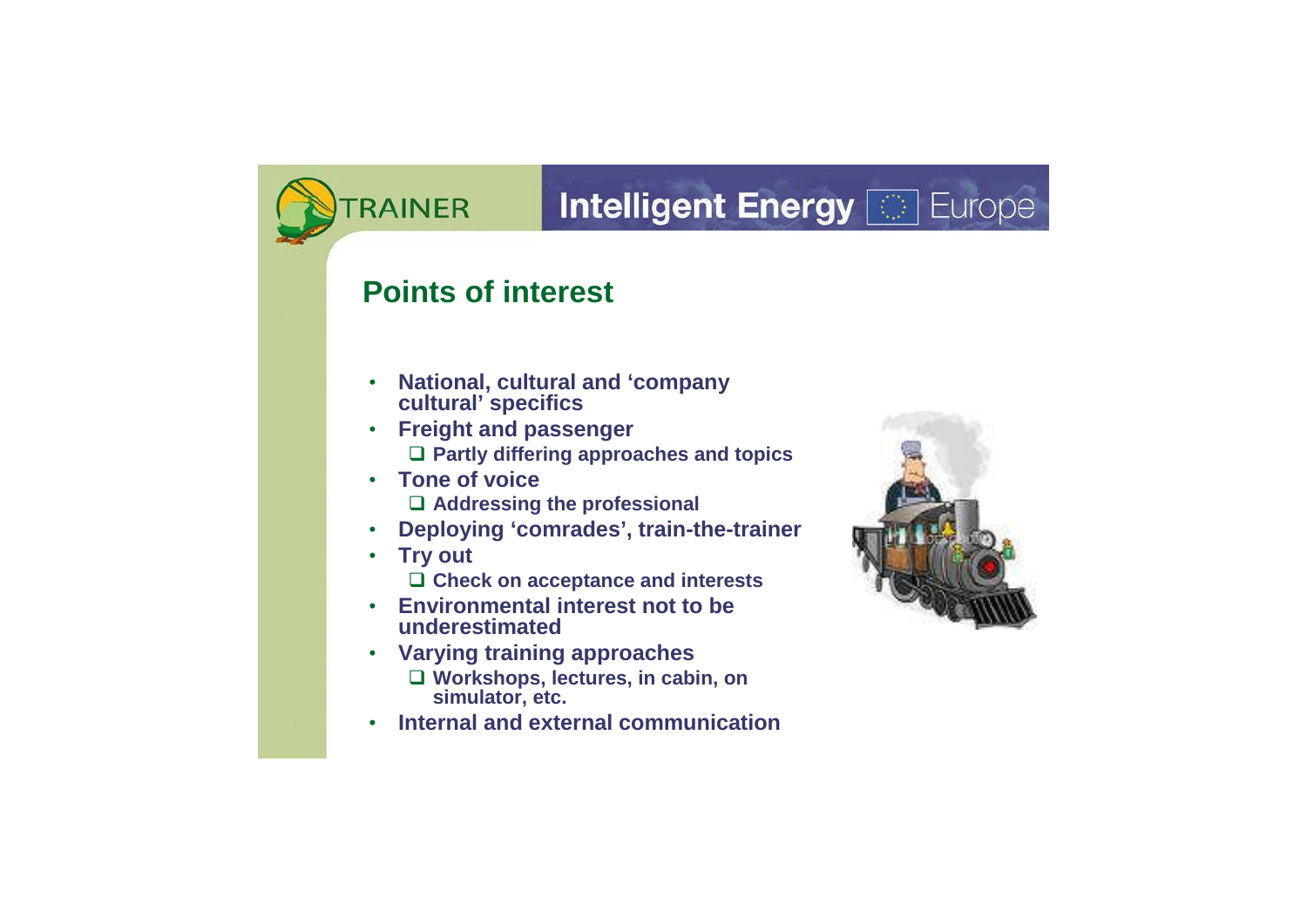## **Intelligent Energy [66] Europe**

#### **Monitoring**

- **Data from**
	- **Trained train drivers: 21,450**
	- **Other data partners**
	- **Devices trains**
	- **Good practices**
	- **UIC data**
	- **Hits and downloads instruction film + universal manual**
- $\triangleright$  Between 0.5 and 1.0 Mton  $CO<sub>2</sub>$ **emission reduction in 2012**



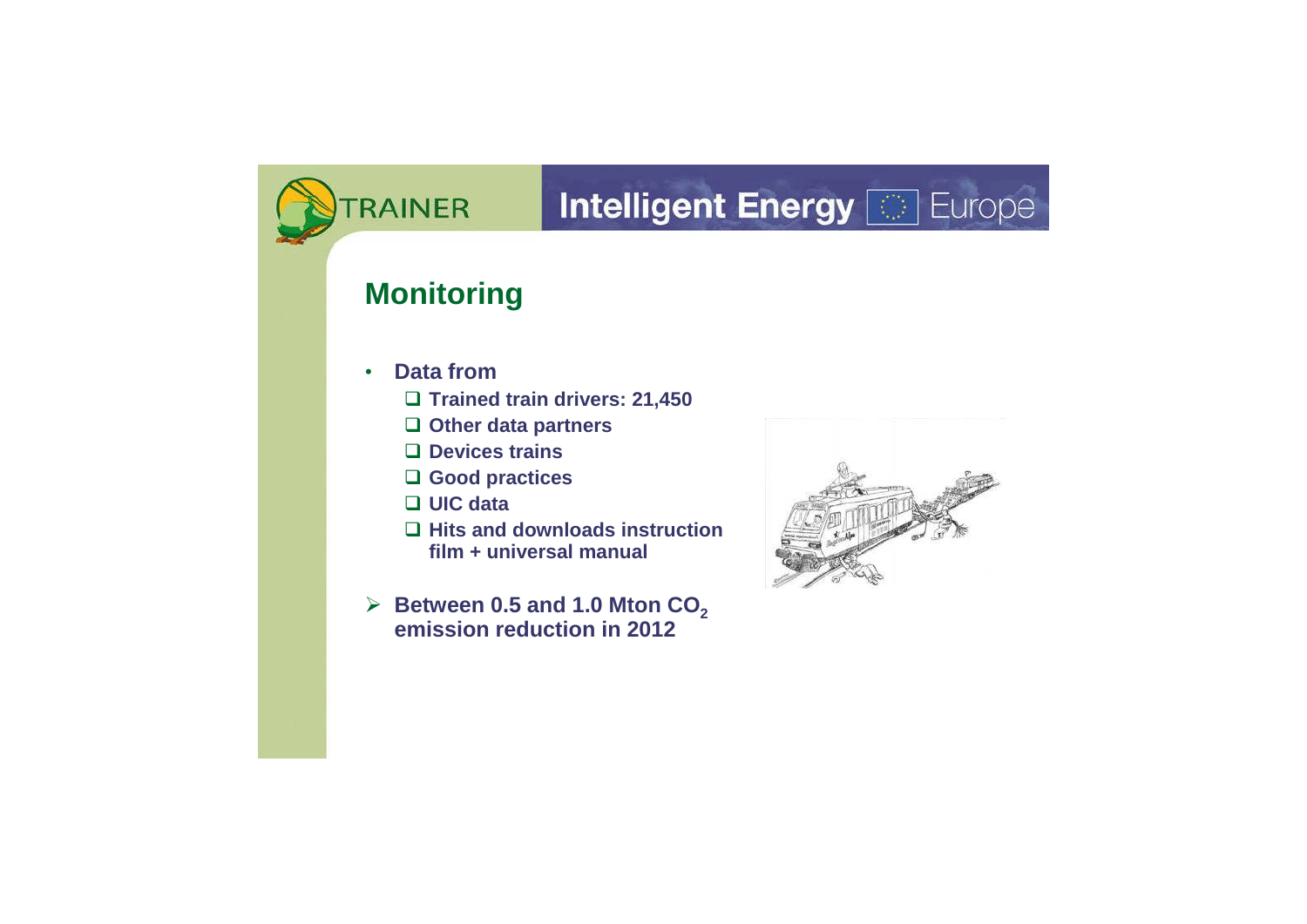## **Intelligent Energy [66] Europe**

#### **Workshop**

- **Hereafter**
- **How to implement ecodriving in your railway company?**
	- **Didactics and points of interest/ Paul Offerman, VVCR**
	- **The why and how at NS/ Jan Hoogakker, NS**
	- □ The experiences of TRAINER railway **companies/ Luigi Contestabile, Trenitalia**